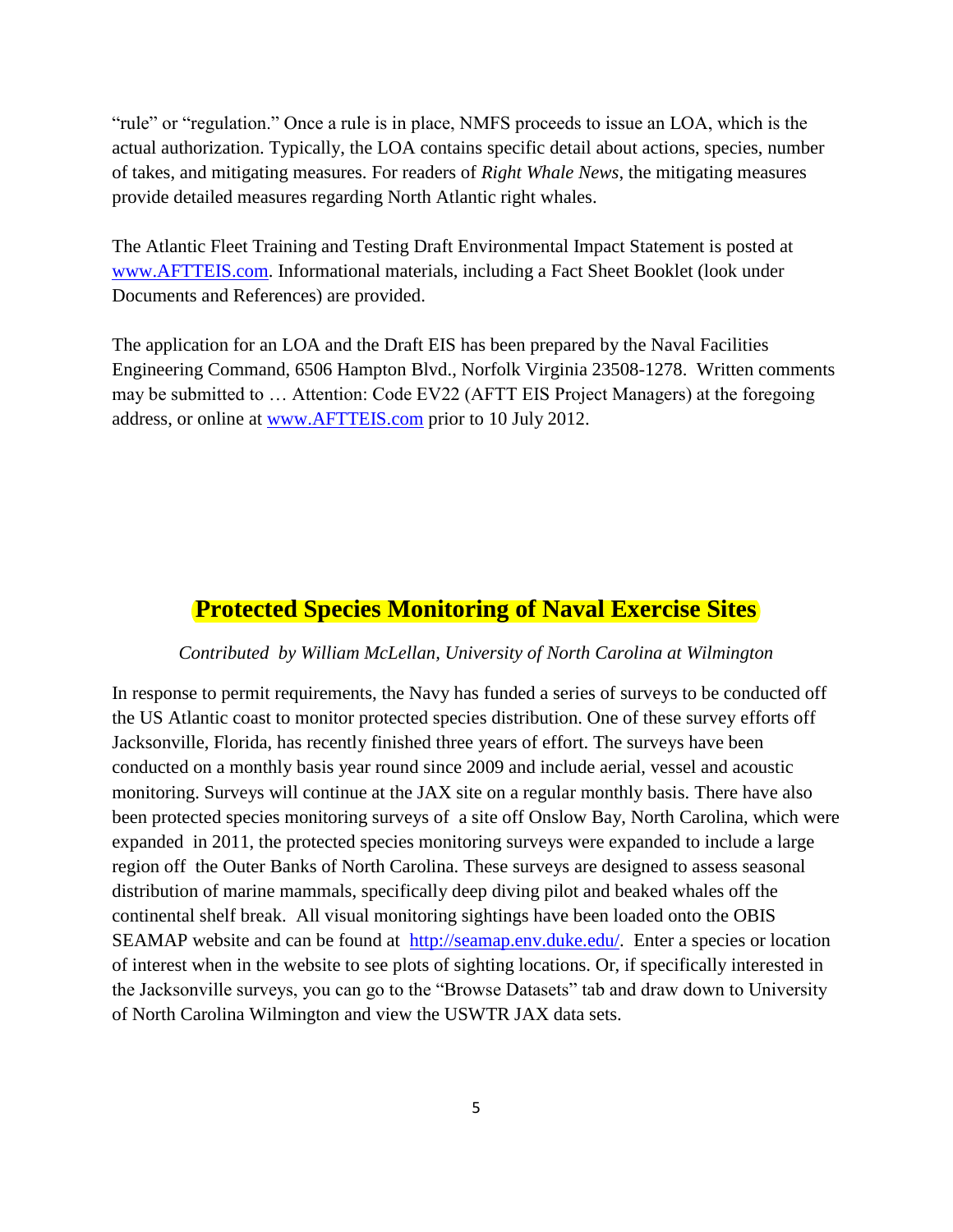

The location of all tracklines currently being surveyed by the Protected Species Monitoring program conducted for the US NAVY by UNC Wilmington and Duke University.

### **An Assessment of the Ship-Speed Rule**

On 9 December 2008, the ship-speed rule promulgated by the National Marine Fisheries Service went into effect. The rule requires that vessels 65 feet and greater in length travel at 10 knots or less near key port entrances and in certain areas of right whale aggregation along the U.S. eastern seaboard, termed "Seasonal Management Areas." The original rule contained a "sunset" clause, whereby the rule was set to expire five years from its effective date, on 9 December 2013. *An*  Assessment of the Final Rule to Implement Vessel-Speed Restrictions to Reduce the Threat of *Vessel Collisions with North Atlantic Right Whales* by G.K. Silber and S. Bettridge has been published. The report's central conclusion is that the findings to date (including various statistical analyses) are inconclusive regarding the effectiveness of the rule in preventing or reducing ship-strike deaths or serious injuries, and a longer time-frame will be required to detect changes. This comprehensive report covers a number of components related to this issue. Availability is provided below in the Scientific Literature and Reports section.